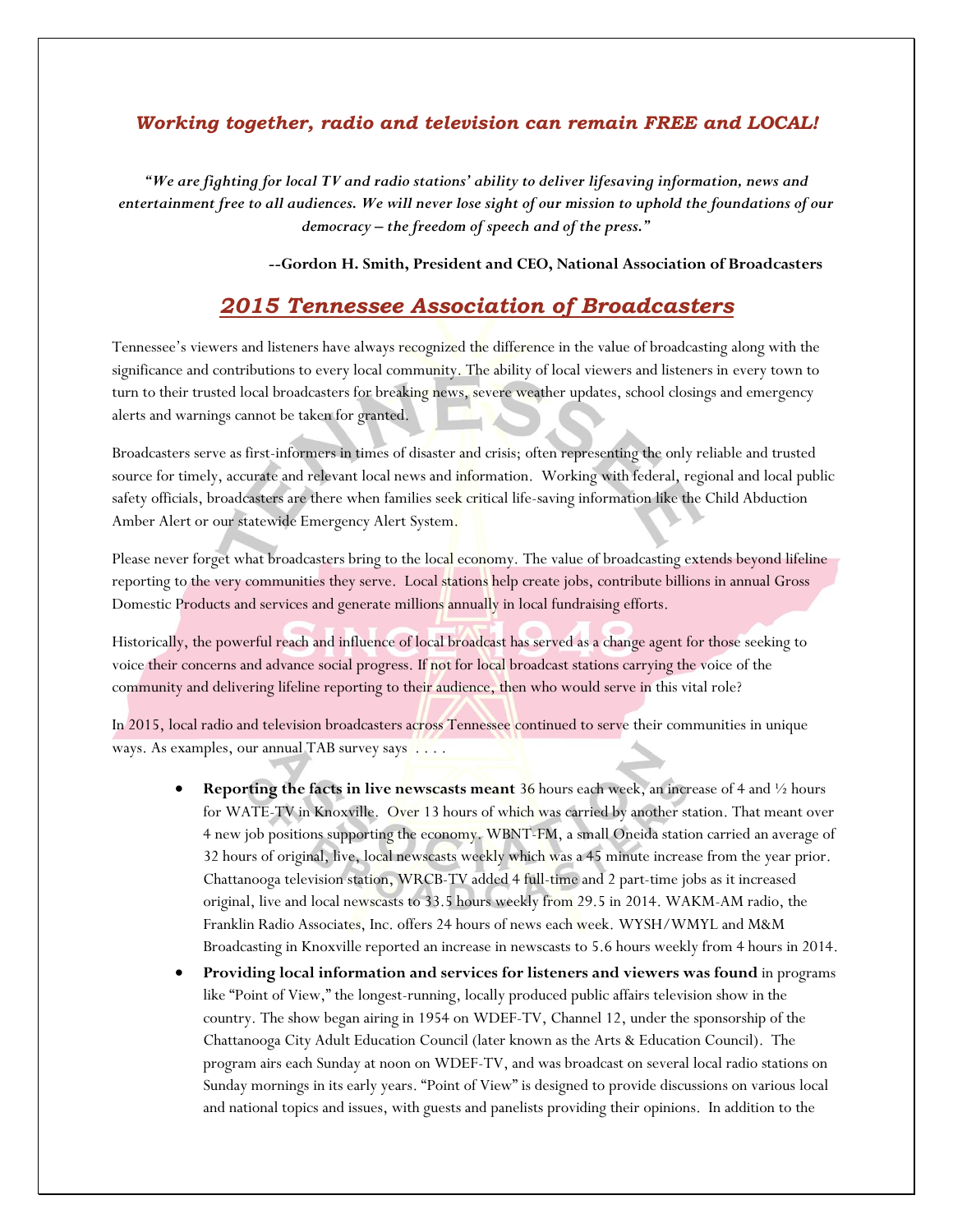show's production in the studios of WDEF-TV, on occasions it was taped on location at WTCI-TV, Channel 45, and at the University of Tennessee Chattanooga with live studio audiences allowing interaction with the guests. "Point of View" continues in its 62nd year as a weekly public affairs show on WDEF-TV providing an opportunity for local citizens to express their "points of view" on various topics of community interest.

- **Helping neighbors in need and supporting local and national charities included**  Thunderbolt Broadcasting in west Tennessee. The station worked on the Blue Light Hunger Fight and gathered 2,100 cans of food standing on the street. The station also held their St. John's Radiothon for mentally challenged adults and contributed \$16,000 in four hours of "live, on air" pledges. Thunderbolt's Radio-Can Caravan collected 10,175 cans of food from the local school system in one day to feed the hungry. A Nashville radio group, Midwest Communications Media contributed to ACS Strides for Cancer over 65 hours in station time and collected \$900,000. For Toys for Tots, the station devoted over 110 hours and gave \$25,000. For the March of Dimes it was over 50 hours and an \$8,000 collection. In Knoxville the Scripps Radio Group, WWST/WKHT/WCYQ and WNOX aired the station's own Radiothon and Dancing with Knoxville Stars which aired for 30 hours to raise \$251,000. For Ingles Milk Drive and Second Harvest Food Bank it was a 14 hour contribution to raise 1,200 gallons of milk. Kim's Ride for Strides for American Cancer Society the stations aired a 16 hour contribution to raise \$5,800. WMC-TV in Memphis worked with the Holiday Food Drive for 12 hours and gathered 220,000 meals and \$65,000. The station's Porter-Leath Toy Truck drive was 36 hours to collect more than 5,000 toys and \$35,000. For the St Jude Dream Home WMC-TV contributed another 40 hours and \$1.4 million.
- **In 2016, many stations** like Nexstar's Memphis television stations WANT, WLMT and WJKT expect to air at least 5,000 hours in investigative journalism, over 120,000 hours in news coverage and 100 hours in campaign debate and election coverage. WATE-TV in Knoxville looks for over 20 hours in investigative journalism, over 2,500 hours in newscasts, and more than 100 hours in emergency weather information in 2016. The station will give a minimum of 75 hours to campaign debate and election coverage. WDEF-TV in Chattanooga anticipates airing programming in 2016 to include: Investigative Journalism: over 200 hours, News Coverage: over 1400 hours, Emergency Weather: 200 hours as necessary and Debate & Election Coverage: over 500 hours.

And, did you know:

- 245 million people listen to the radio each week
- <sup>6</sup> 66+ million Americans rely on broadcast television through an over-the-air antennae
- 37% of homes that rely on TV using just an OTA antennae are minority households
- 2.49 million jobs are created by the broadcasting industry
- \$1.19 trillion is generated annually by the local radio and television industry in economic activity
- Over \$10 billion is generated by local radio and television stations in community service in a single year
- $\bullet$  Broadcast news remains the #1 source for news and information, outpacing other platforms

Thanks for your interest and attention to our business.

Sincerely,